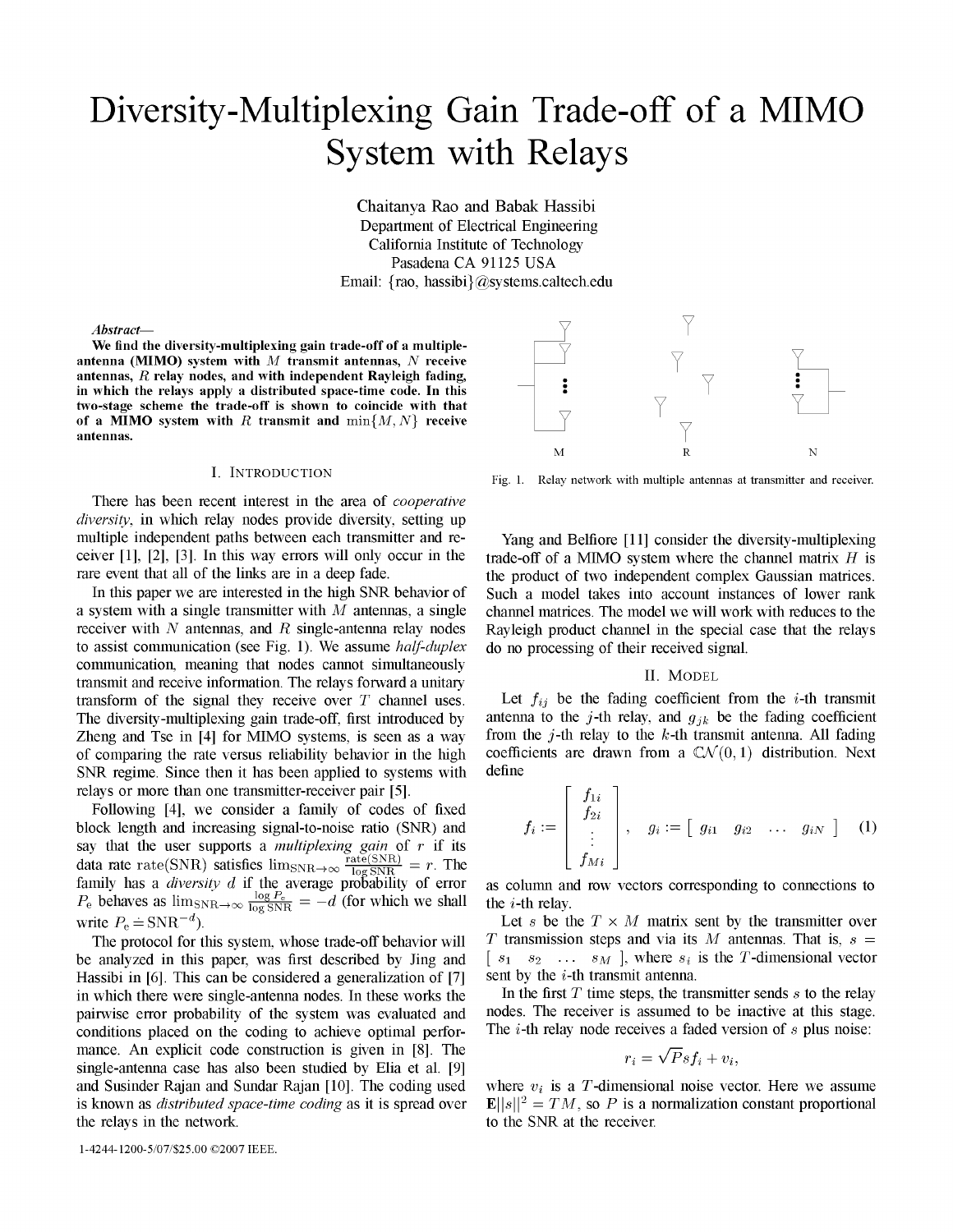Next each relay left-multiplies its T-dimensional signal by 1) Find the probability of outage taking into account that a unitary matrix  $A_i$  (thus forming linear combinations of the there is additional relay noise. We claim that at high rows, coding over time) and transmits the resulting vector to SNR the outage behavior is the same as though there the receiver. The receiver obtains a  $T \times N$  matrix: the sum of were no relay noise.<br>the R faded copies of s processed by the relay nodes that are 2) Apply the results of received by  $N$  antennas over  $T$  further time steps: probability density function of the joint eigenvalue dis-

$$
X = \sum_{i=1}^{R} A_i r_i g_i + w
$$
  
\n
$$
= \sqrt{P} \sum_{i=1}^{R} A_i s f_i g_i + \sum_{i=1}^{R} A_i v_i g_i + w
$$
  
\n
$$
= \sqrt{P} S H + W,
$$
 (2)  
\nwhere  
\n
$$
S = \begin{bmatrix} A_1 s & A_2 s & \dots & A_R s \end{bmatrix},
$$
 (3)

$$
S = [A_1s \quad A_2s \quad \dots \quad A_Rs], \tag{3}
$$

$$
H = \begin{bmatrix} f_1g_1 \\ f_2g_2 \\ \vdots \\ f_Rg_R \end{bmatrix}, \quad W = \sum_{i=1}^R A_i v_i g_i + w. \tag{4}
$$

matrix describing the channel connections as R outer products analy<br>figure stacked together and W is a  $T \times N$  noise matrix. The of r.  $f_i g_i$  stacked together, and W is a  $T \times N$  noise matrix. The of r.<br>noise sources  $v_i$  from each relay and w at the receiver are We remark that since this is a two stage protocol and that noise sources  $v_i$  from each relay and w at the receiver are We remark that since this is a two stage protocol and that also assumed to be independent complex Gaussian random the direct link between transmitter and receiv also assumed to be independent complex Gaussian random the direct link between transmitter and receiver is not used, variables with zero mean and unit variance for each time step. all multiplexing gains obtained should str variables with zero mean and unit variance for each time step. all multiplexing gains obtained should strictly be divided by<br>Equation (2) has the same form as a space-time code for a 2, since two channel uses are used to t Equation (2) has the same form as a space-time code for a  $\alpha$  2, since two channel uses are used to transmit information.<br>MIMO system, We assume only the receiver knows H, while Adopting the direct path for relay network MIMO system. We assume only the receiver knows  $H$ , while the transmitter and relays do not have any channel knowledge. different models are considered in [5], [12] and [10] amongst The difference between this system and a MIMO system is that others. Adopting lines similar to Yang and Belfiore [12], we there is no cooperation amongst the relays, and none of them conjecture the following, adopting a no there is no cooperation amongst the relays, and none of them have direct access to  $s$ . The code to describe  $s$  and the unitary and forward protocol. matrices  $A_i$  form what is known as a *distributed space-time* Conjecture 1: If  $d(r)$  is the trade-off curve we obtain for code [6]. our system in the following analysis, and  $d_1(r)$  that of the

allowed to be spaced appropriately distant from each other. This will allow an error event to be outage dominated. The model differs from that of [7] in that we do not concern<br>ourselves with power allocation at the relays. Any constants of The first term here corresponds to the source-destination link ourselves with power allocation at the relays. Any constants of analysis. system used at half the rate.

## III. MAIN RESULT AND PROOF A. Outage Calculation

In this section we show the following trade-off behavior for the system just described.

The diversity-multiplexing gain trade-off of the two-stage scheme defined in the previous section (1)-(4) is given by  $\sum_{i=1}^{N} (A_i y_i)_{i} a_i + y_i$ , where  $(A_i y_i)_{i}$  and  $y_i$  denote the k

$$
d(k) = (\min\{M, N\} - k)(R - k), \quad k = 1, \dots, \min\{M, N, R\}.
$$

That is, the trade-off curve coincides with that of a MIMO

To carry out the trade-off analysis we proceed as follows.

- 
- 2) Apply the results of  $[11]$  to find the exponent of the tribution of the channel matrix.
- 3) Optimize this exponent subject to constraints that prevent exponential decay of the pdf  $-$  this gives the diversity by application of Laplace's method [4], that asymptotically an integral is close to its integrand having dominating exponent:

$$
\int P^{\epsilon(x)} dx = P^{\sup_x \epsilon}, \quad P \to \infty.
$$

We assume  $M > N$  initially.

4) We argue that the case  $M < N$ , the optimal trade-off can be obtained by disregarding  $N - M$  receive antennas.<br>(b) The maximum diversity of this scheme  $(r = 0)$  is alread

The maximum diversity of this scheme ( $r = 0$ ) is already known [6] to be  $R \min\{M, N\}$ . The maximum multiplexing gain will be determined by the maximum dimension of the Here S is a  $T \times MR$  transmission matrix, H is an  $MR \times N$  signal space that can be exploited: min{M, N, R}. In the matrix describing the channel connections as R outer products analysis we now will see what happens for inter

We will assume  $T$  is sufficiently large for codewords to be direct path between transmitter and receiver (a MIMO link), owed to be spaced appropriately distant from each other. then the overall diversity is lower-bounded

$$
d_{NAF}(r) \geq d_1(r) + d(2r).
$$

proportionality become absorbed in the forthcoming high-SNR used all the time; the second to the source-relays-destination

Since the equivalent noise W in (4) consists of Gaussian noise amplified by  $q_i$  we need to verify that it does not *Theorem 1:* Consider a multiple-antenna system with M holds amplified by  $g_i$  we need to verify that it does not not approximate and  $R$  matrix and adversely impact the diversity-multiplexing gain trade-off. transmit antennas, N receive antennas and R relay nodes.<br>The diversity impact the diversity-multiplexing gain trade-off. The diversity-multiplexing gain trade-off. The diversity multiplexing gain trade-off. of the two ste The diversity-multiplexing gain trade-off of the two-stage<br>change defined in the previous section (1) (4) is given by the row of W for  $k = 1, ..., T$  we have from (4)  $W_k$  = the piecewise linear curve joining the points  $(k, d(k))$ , where  $\sum_{i=1}^{N} (A_i v_i)_k g_i + w_k$  where  $(A_i v_i)_k$  and  $w_k$  denote the kth row of  $A_i v_i$  and w respectively. Then it can be shown that

system with min{M, N} transmit and <sup>R</sup> receive antennas. 6k1WA\*I¢(IN±+G\*G) where G [I <sup>I</sup>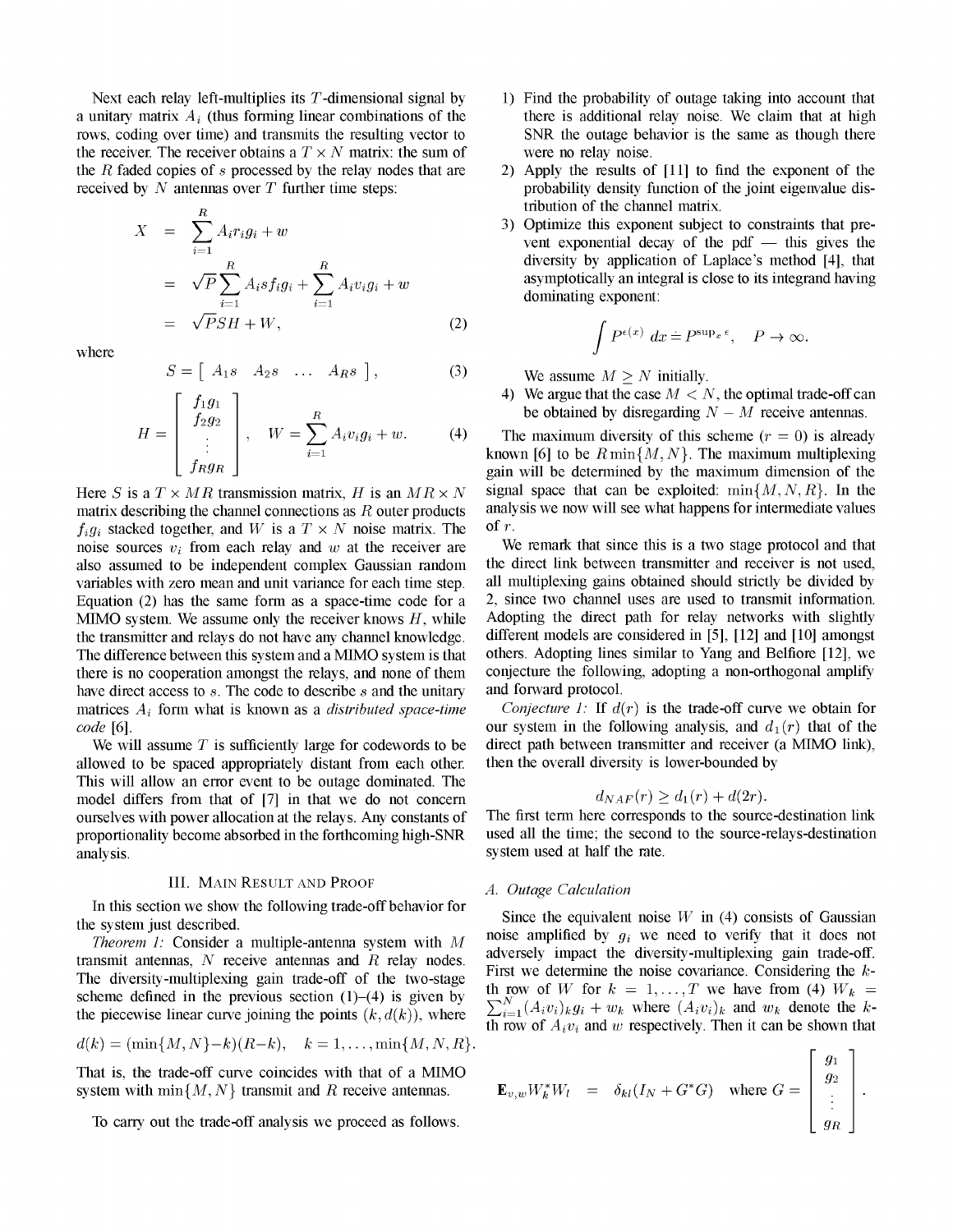Hence the instantaneous mutual information between trans- $\lambda_{\min\{N,R\}}$  of  $QQ^*$  given D is given by the following lemma, mitter and receiver is given by [13] applying a result in [14].

$$
I(X; S) = \log \det(I_N + P(I_N + G^*G)^{-1}H^*R_S H)
$$
 (5)

each time step.  $\cdots > \lambda_{\min\{N,R\}}$  of  $QQ^* = D^{1/2}GG^* D^{1/2}$  for fixed D and

namely its columns span the  $M$ -dimensional space generated by the columns of  $s$ . It is known that with the channel unknown to the transmitter the mutual information  $(5)$  is maximized when  $R_S = I_{MR}$ . Hence we make that substitution here. Although S has rank M,  $R_S$  takes an average over all negligible and  $R_S$  and  $R_S$  and  $R_S$  is allowed to have full math  $MP$ realizations of  $S$  and so is allowed to have full rank  $MR$ .

Since  $G$  is a Gaussian matrix, the probability that an eigenvalue of  $I + G^*G$  is large is exponentially small. That is,  $\lambda_{\text{max}}(G^*G) \le \text{tr}G^*G$  which is a  $\chi^2$  random variable<br>with 2  $\chi^2$  degrees of freedom (equivalently 2 sum of  $N^2$  where  $K_{R,N}$  and  $G_{R,N}$  are normalization constants,  $[e^{-\lambda_j/\mu_i^2}]$ where  $K_{R,N}$  and  $G_{R,N}$  are normalization constants,  $[e^{i\pi k}]$ <br>exponential random variables). Hence it has an exponentially is a  $(\min\{R,N\} \times \min\{R,N\})$  matrix with  $(i, j)$  entry exponential random variables). Hence it has an exponentially  $e^{-\lambda_j/\mu_i^2}$ , and decaying tail and its probability of being large is exponentially small:  $\left[1 \mu_1^2 \ldots \mu_1^L \mu_1^{L} e^{(-\lambda_1/\mu_1^2)} \ldots \mu_1^{L} e^{(-\lambda_N/\mu_1^2)}\right]$ 

$$
(1 + \lambda_{\max}(GG^*))^{-1} = P^0.
$$

$$
P_{\text{outage}}(r \log P)
$$
\n
$$
= \min_{R_S: \text{tr}R_S \le MR} \Pr(I(X; S) < r \log P)
$$
\n
$$
= \min_{R_S: \text{tr}R_S \le MR} \Pr\left(\log \det(I_N + PR_W^{-1}H^*R_SH) < r \log P\right) \quad \text{With each en } R_S: \text{tr}R_S \le MR} \Pr\left(\log \det(I_N + PR_W^{-1}H^*R_SH) < r \log P\right) \quad \text{in this of } D \text{ is } R_S: \text{tr}R_S \le MR
$$

$$
\leq
$$
 Pr  $(\log \det(I_N + PR_W^{-1}H^*H) < r \log P)$ 

$$
= \Pr(\log \det(I_N + PH^*H) < r \log P)
$$

To proceed with the calculation of this probability we first Define observe that  $\alpha_i = \frac{-\log \lambda_i}{\beta_i}$   $\beta_i = \frac{-\log \mu_i^2}{\beta_i}$ 

$$
H^*H = [(f_1g_1)^* \dots (f_Rg_R)^*] \begin{bmatrix} f_1g_1 \\ \vdots \\ f_Rg_R \end{bmatrix}
$$
  
\n
$$
= \sum_{i=1}^R g_i^* f_i^* f_i g_i
$$
  
\n
$$
= \sum_{i=1}^R g_i^* ||f_i||^2 g_i
$$
  
\n
$$
= G^*DG \text{ where } D = \text{diag}(||f_1||^2 \qquad ||f_P||^2)
$$
  
\n
$$
= \prod_{i=1}^R f_i^* D G \text{ where } D = \text{diag}(||f_1||^2 \qquad ||f_P||^2)
$$
  
\n
$$
= \prod_{i=1}^R \sum_{j=1}^{P-\alpha_i} P^{-(N-R+i)} \cdot \prod_{i
$$

This shows that the rank of  $H$  is the smaller of the ranks of G and D: min $\{R, N\}$  which is independent of M. For the remainder of the analysis we will assume  $M > N$ . At the end of the section we will comment on the  $M < N$  case.

We proceed along lines similar to recent work by Yang and Belfiore  $[11]$  which was applied to the Rayleigh product channel. The non-zero eigenvalues of  $H^*H = G^*DG$  are the where A is the transformation of the matrix  $\Xi$  in (7) under same as those of  $QQ^*$  where  $Q_{R\times N} = D^{1/2}G$ . We know that this change of variables (9), while  $C_{R,M,N}$  and  $D_{R,M,N}$  are given D,  $QQ^*$  has a Wishart distribution  $QQ^* \sim W_R(N, D)$ . normalization constants. That is, the columns of Q are zero-mean independent complex Note that from the exponential factor,  $p(\alpha, \beta)$  will decay Gaussian vectors having covariance matrix D. exponentially unless  $\beta_i \geq 0$  for  $i = 1, ..., R$ .

Note that this is the same for all time steps  $k = 1, \ldots, T$ . The distribution of the ordered eigenvalues  $\lambda_1 > \ldots >$ 

*Lemma 1:* Let  $\mu_1^2 > \ldots > \mu_R^2$  be the ordered values of  $||f_1||^2, \ldots, ||f_R||^2$ , the diagonal elements of D, assumed to where  $R_s$  is the  $MR \times MR$  input covariance matrix of X for be distinct. The distribution of the ordered eigenvalues  $\lambda_1 >$ We remark that S given by (3) has a particular structure, for G a random  $R \times N$  matrix with independent  $\mathbb{C}\mathcal{N}(0, 1)$ <br>mely its columns span the M-dimensional space generated entries, is given by

$$
p(\lambda|D) = \begin{cases} K_{R,N} \det[e^{-\lambda_j/\mu_i^2}] \prod_{i=1}^R \mu_i^{2(R-N-1)} \lambda_i^{N-R} \\ \cdot \prod_{i < j}^R \frac{\lambda_i - \lambda_j}{\mu_i^2 - \mu_j^2}, & N \ge R \\ G_{R,N} \det[\Xi] \prod_{i < j}^R \frac{1}{\mu_i^2 - \mu_j^2} \prod_{i < j}^N (\lambda_i - \lambda_j), & N < R \end{cases}
$$

all:  
\n
$$
(1 + \lambda_{\max}(GG^*))^{-1} = P^0.
$$
\n
$$
\Xi = \begin{bmatrix}\n1 & \mu_1^2 & \dots & \mu_1^L & \mu_1^L e^{(-\lambda_1/\mu_1^2)} & \dots & \mu_1^L e^{(-\lambda_N/\mu_1^2)} \\
\vdots & \vdots & \ddots & \vdots \\
1 & \mu_R^2 & \dots & \mu_R^L & \mu_R^L e^{(-\lambda_1/\mu_R^2)} & \dots & \mu_R^L e^{(-\lambda_N/\mu_R^2)}\n\end{bmatrix}
$$
\n
$$
P_{\text{outage}}(r \log P) \qquad \text{where } I = 2(P - N - 1)
$$
\n(7)

where  $L = 2(R-N-1)$ .

With each entry being the sum of  $M$  independent expo-) nential random variables, the joint distribution of the diagonal

(where 
$$
K_W = I + G^*G
$$
)\n
$$
\leq \Pr\left(\log \det(I_N + PR_W^{-1}H^*H) < r\log P\right)
$$
\n
$$
\Rightarrow \Pr\left(\log \det(I_N + PH^*H) < r\log P\right)
$$
\n
$$
p(\mu^2) := p(\mu_1^2, \ldots, \mu_R^2) = \prod_{i=1}^R \frac{e^{-\mu_i^2} \mu_i^{2(M-1)}}{(M-1)!}.
$$
\n(8)

$$
\alpha_i = \frac{-\log \lambda_i}{\log P}, \quad \beta_i = \frac{-\log \mu_i^2}{\log P} \Rightarrow \lambda_i = P^{-\alpha_i}, \mu_i^2 = P^{-\beta_i}.
$$
\n(9)

## Then defining the vectors

 $\alpha = (\alpha_1, \ldots, \alpha_{\min\{N,R\}}), \ \beta = (\beta_1, \ldots, \beta_R),$  we may write the joint eigenvalue distribution of  $\alpha$  and  $\beta$  from (6)– (9) as:

$$
= \sum_{i=1}^{R} g_i^* ||f_i||^2 g_i
$$
\n
$$
= G^*DG \text{ where } D = \text{diag}(||f_1||^2, \dots, ||f_R||^2).
$$
\n
$$
= G^*DG \text{ where } D = \text{diag}(||f_1||^2, \dots, ||f_R||^2).
$$
\n
$$
\text{with the rank of } H \text{ is the smaller of the ranks of}
$$
\n
$$
\text{with } \text{ sum } M \geq N. \text{ At the end}
$$
\n
$$
\text{with } \text{ sum } M < N \text{ case.}
$$
\n
$$
\text{and } \text{ sum } \text{ with } \text{ sum } \text{ with } \text{ sum } \text{ with } \text{ sum } \text{ with } \text{ sum } \text{ with } \text{ sum } \text{ with } \text{ sum } \text{ with } \text{ sum } \text{ with } \text{ sum } \text{ with } \text{ sum } \text{ with } \text{ sum } \text{ with } \text{ sum } \text{ with } \text{ sum } \text{ with } \text{ sum } \text{ with } \text{ sum } \text{ with } \text{ sum } \text{ with } \text{ sum } \text{ with } \text{ sum } \text{ with } \text{ sum } \text{ with } \text{ sum } \text{ with } \text{ sum } \text{ with } \text{ sum } \text{ with } \text{ sum } \text{ with } \text{ sum } \text{ with } \text{ sum } \text{ with } \text{ sum } \text{ with } \text{ sum } \text{ with } \text{ sum } \text{ with } \text{ sum } \text{ with } \text{ sum } \text{ with } \text{ sum } \text{ with } \text{ sum } \text{ with } \text{ sum } \text{ with } \text{ sum } \text{ with } \text{ sum } \text{ with } \text{ sum } \text{ with } \text{ sum } \text{ with } \text{ sum } \text{ with } \text{ sum } \text{ with } \text{ sum } \text{ with } \text{ sum } \text{ with } \text{ sum } \text{ with } \text{ sum } \text{ with } \text{ sum } \text{ with } \text{ sum } \text{ with } \text{ sum } \text{ with } \text{ sum } \text{ with } \text{ sum } \text{ with } \text{ sum } \text{ with } \text{ sum } \text{ with } \text{ sum } \text{ with } \text{ sum } \text{ with } \text{ sum } \text{ with } \text{ sum } \text{ with } \text{ sum } \
$$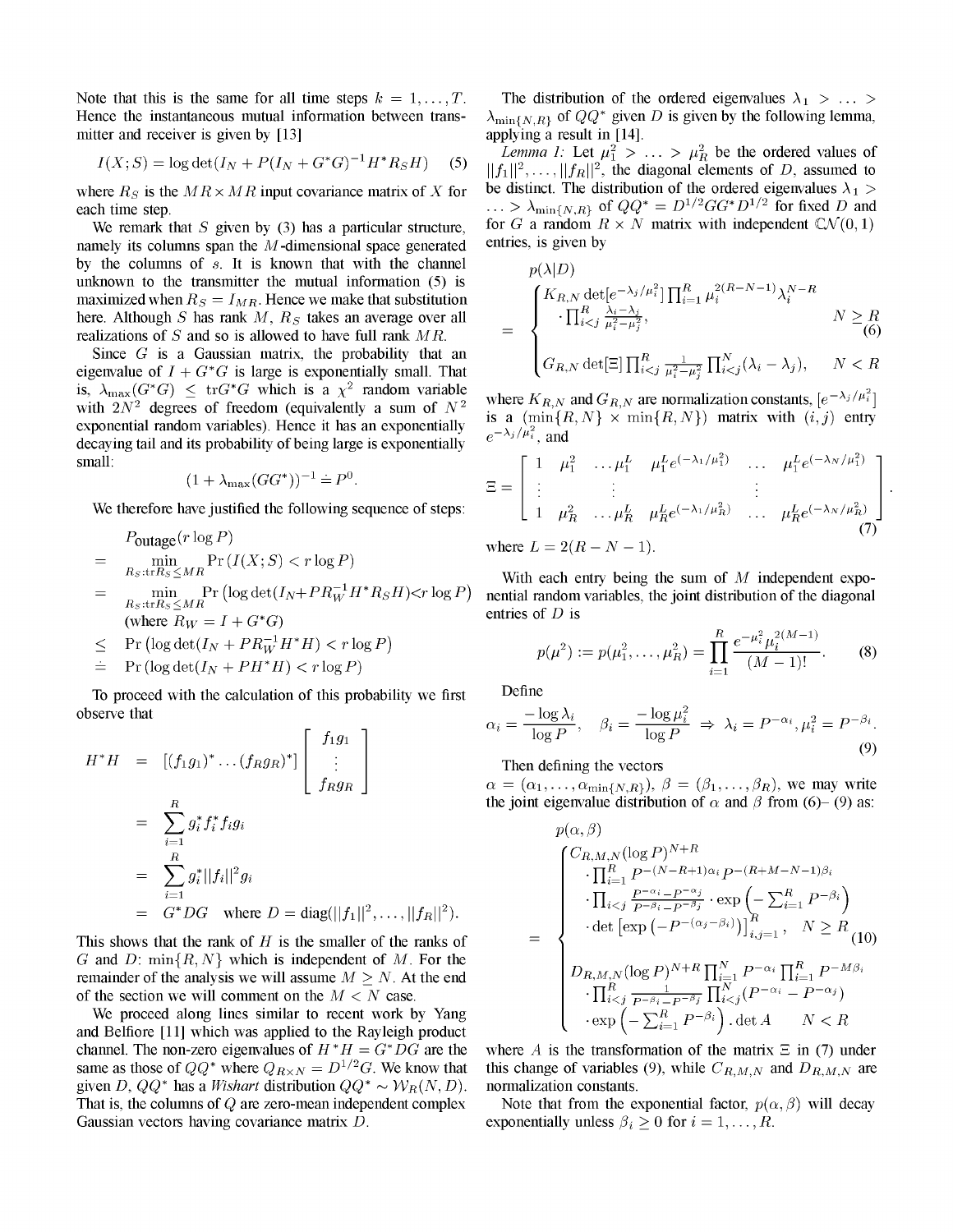with the determinant factors we make use of the results proved  $\alpha$  and  $\beta$ . by induction on the matrices' dimensions, in Lemmas 2 and B. Optimization over  $\alpha$  and  $\beta$  3 of [11]:

nential orders of the determinants in (10). Stated, we first fix  $\alpha_1 \leq \ldots \leq \alpha_{\min\{N,R\}}$  and find the optimal

$$
\det \left[ \exp \left( -P^{-(\alpha_j - \beta_i)} \right) \right]_{i,j=1}^R
$$
\n
$$
= \exp \left( -\sum_{i=1}^R P^{-(\alpha_i - \beta_i)} \right) P^{-\sum_{i < j} (\alpha_i - \beta_j)^+} \quad (11)
$$
\nThis determinant decays exponentially in *P* unless  $\alpha_i \geq \beta_i$ . The sum (14) is of the form  $\sum_{i}^R (a_i \alpha_i + b_i \beta_i)$ .

$$
\det A = \prod_{i=1}^{N+1} P^{-(R-N-1)\beta_i} \prod_{i=N+2}^{R} P^{-(R-i)\beta_i}
$$

$$
\cdot \prod_{i=1}^{N} \prod_{j=N+1}^{R} P^{-(\alpha_i - \beta_j)^+}
$$

$$
\cdot \prod_{i
$$

For  $i = 1, ..., N$  this decays exponentially in P unless  $\alpha_i \geq (14)$  leads to  $\beta_i$  for  $\beta_i \geq 0$ .

Since  $\lambda_i > \lambda_j$  and  $\mu_i > \mu_j$  for  $i < j$ , we have  $\alpha_i \leq \alpha_j$ and  $\beta_i \leq \beta_j$  for  $i < j$ . Hence 2) Case 2:  $N < R$ : Again we assume an initial configura-

$$
\frac{P^{-\alpha_i} - P^{-\alpha_j}}{P^{-\beta_i} - P^{-\beta_j}} = \frac{P^{-\alpha_i}}{P^{-\beta_i}} = P^{-(\alpha_i - \beta_i)}.\tag{13}
$$
 
$$
\text{to} \quad 0 \le \beta_1 = \alpha_1 \le \beta_2 = \alpha_2 \le.
$$

Combining (10), (11), (12) and (13), and using the fact so that the last two terms of (15) are 0.<br>that constants and powers of ( $log P$ ) do not contribute to that constants and powers of  $(\log P)$  do not contribute to so that the fast two terms of  $(15)$  at  $\cos \theta$ .<br>This time (15) is of the form  $\epsilon(\alpha, \beta) = \sum_{i=1}^{N} a_i \alpha_i +$ the exponential order allows us to find the exponential order  $\epsilon(\alpha, \beta)$  of  $p(\alpha, \beta)$ . We make use of the identity

$$
\sum_{i < j}^{R} a_i := \sum_{j=1}^{R} \sum_{i < j} a_i = \sum_{i=1}^{R} (R - i) a_i.
$$

$$
\epsilon(\alpha, \beta) = \sum_{i=1}^{R} (N+1-i)\alpha_i + \sum_{i=1}^{R} (M-N+i-1)\beta_i + \sum_{i < j} (\alpha_i - \beta_j)^+, \tag{14}
$$

$$
\epsilon(\alpha, \beta) \qquad \text{Combining (16) and (17),}
$$
\n
$$
= \sum_{i=1}^{N} (N - i + 1)\alpha_i + \sum_{i=1}^{N} (M - N + i - 1)\beta_i
$$
\n
$$
+ M \sum_{i=N+1}^{R} \beta_i + \sum_{i=1}^{N} \sum_{j=N+1}^{R} (\alpha_i - \beta_j)^+ + \sum_{i < j}^{N} (\alpha_i - \beta_j)^+.
$$
\nNow we optimize this over 
$$
i = 1, ..., \min\{N, R\}.
$$
 Initial 
$$
i = 1, ..., \min\{N, R\}.
$$
 Initial 
$$
i = 1, ..., \min\{N, R\}.
$$

The diversity of our wireless scheme is then inf  $\epsilon(\alpha,\beta)$  m where  $\sum_{i=1}^{N} (1-\alpha_i)^+ < r, \alpha_1 \leq \alpha_2 \leq \ldots \leq \alpha_{\min\{N,R\}}, \beta_1 \leq \beta_2 \leq \ldots \beta_R$  and  $\alpha_i \geq \beta_i \geq 0$  for  $i = 1, \ldots, N$ .

The next task is to find the exponent of P in (10). To deal Next we find this infimum by optimizing (14) and (15) over

*Lemma 2*: We have the following expressions for the expo-<br>
To minimize (14) and (15) subject to the constraints just  $\beta$ . We will assume  $M > N$ .

> 1) Case 1:  $N > R$ . As done in [11] we begin with an initial configuration

$$
0 \le \beta_1 = \alpha_1 \le \beta_2 = \alpha_2 \le \ldots \le \beta_R = \alpha_R
$$

The sum (14) is of the form  $\sum_{i=1}^{R} (a_i \alpha_i + b_i \beta_i)$ . With the initial configuration just described we would have  $a_i = N +$  $1-i$  and  $b_i=M-N+i-1\geq 0$ . For some fixed j, if  $\beta_j$ is decreased below  $\alpha_i$  for some  $i < j$ , the term  $(\alpha_i - \beta_j)^+$  is no longer zero. Here  $a_i$  increases by 1,  $b_j$  decreases by 1 and the overall sum (14) decreases provided  $b_j$  remains positive. How many  $\alpha_i$ 's should  $\beta_j$  cross? Denote this number by  $c_j$ . Since  $b_j$  decreases by 1 each time from an initial value of  $M-N+j-1$ , we have  $c_j = \min\{j-1, M-N+j-1\} = j-1$ since  $M > N$ . In other words, for  $M > N$  it is optimal for  $\beta_i$  to be decreased all the way to zero. Substituting this into

$$
\epsilon(\alpha,0) = \sum_{i=1}^{R} (N+R+1-2i)\alpha_i \tag{16}
$$

$$
0 \leq \beta_1 = \alpha_1 \leq \beta_2 = \alpha_2 \leq \ldots \leq \beta_N = \alpha_N \leq \beta_{N+1} \leq \ldots \leq \beta_R,
$$

 $\epsilon(\alpha, \beta)$  of  $p(\alpha, \beta)$ . We make use of the identity  $\sum_{j=1}^{N} b_j \beta_j + \sum_{N+1}^{N} b_j \beta_j$ . With the initial configuration,  $a_i = N - i + 1$ ,  $b_j = M - N + j - 1$ . Proceeding similarly to Case 1, but treating the cases  $j \leq N$  and  $j > N$ separately, we see that if  $\beta_j$  is decreased below  $\alpha_i$  for some  $i < j$ ,  $a_i$  increases by 1 while  $b_j$  decreases by 1. The overall For  $N \ge R$ , sum (15) decreases provided  $b_j$  remains positive. If  $c_j$  is the number of  $\alpha_i$ 's that  $b_j$  should cross, we have as before  $c_j = \min\{j-1, M-N+j-1\} = j-1$ . Hence  $\beta_j$  may cross all  $\alpha_i$ 's all the way to zero to minimize the sum. Substituting this into  $(15)$  leads to

while for 
$$
N < R
$$
,  $\epsilon(\alpha, \beta)$   $= \sum_{i=1}^{N} (N + R + 1 - 2i)\alpha_i$  (17)

Combining  $(16)$  and  $(17)$ ,

$$
= i + 1)a_i + \sum_{i=1}^{N} (M - N + i - 1)\beta_i
$$
\n
$$
\epsilon(\alpha) = \sum_{i=1}^{\min\{N,R\}} (N + R + 1 - 2i)\alpha_i.
$$
\n(18)

Now we optimize this over  $\alpha$ , so we assume  $0 < \alpha_i < 1$  for  $i = 1, \ldots, \min\{N, R\}$ . Initially suppose  $r = 0$  which forces  $\alpha_i = 1$  for all i. This corresponds to a maximum diversity of

$$
\sum_{i=1}^{\ln\{N,R\}} (N+R+1-2i) = NR.
$$